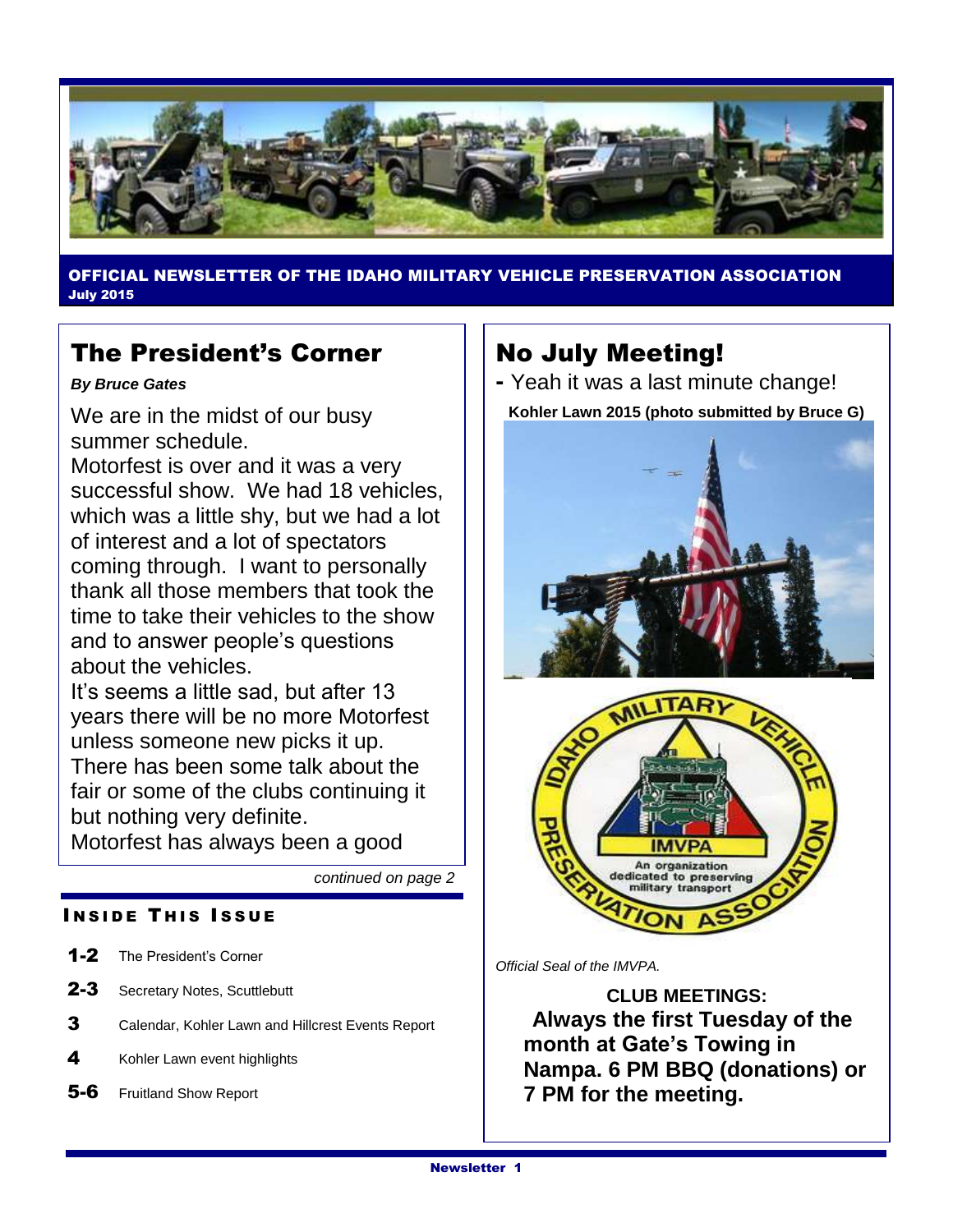show for us for the last 5 years. It gets us the greatest exposure of any event as nearly 16,000 people come through the front gates to see the vehicles. Our next event is "God and Country" at the Idaho Center on July 2. It's a short event as they like us to be at the front gate as people enter so we are there from about 4:15 PM to 5:30 PM. Next we have the  $4<sup>th</sup>$  of July events. A lot of us will be going to the Middleton parade who's theme is "Honoring Veterans" so the spotlight will be on us. We'll assemble at the Middleton Middle school on highway 44 at the west end of town at 10:00 AM. The parade lasts about an hour from Noon to 1 PM. This is a very long parade with a lot of people and it's one of only two parades left in Idaho where you can throw candy so stock up on hard candy and come to the parade. I usually buy mine at Winco and my wife can throw out 35 pounds in a heartbeat.

I believe Boise, Payette and Star are also having parades but Star's parade last year was only a half mile long so it hardly seemed worth doing.

Our next meeting will be on July  $7<sup>th</sup>$  so we'll discuss upcoming events then.

#### **Bruce Gates President IMVPA** ❖

Editor's note, per email from Alex no 7 July meeting). Also no formal meeting was held last month. It was informally held during the clean up at the Idaho Motor Pool. No notes recorded. ❖

### **Notes from the Secretary:**

### 2015 Veteran's Day Parade Sat Nov 7th

I submitted the application and gave an estimate as to number of vehicles. I do need all members to let me (Ron) know the following:

1-vehicles by type that will attend

2-number of people that will attend

3-what vehicle will be carrying the grand marshal

DEADLINE IS JULY 7<sup>th</sup>. Yes it's a little early but keep in mind that the parade committee must plan the staging and parking areas, prioritize who goes where, and approve all applications. This is a swag I know and it's okay to make changes later. But if you think you are going simply LET ME KNOW by email. Thanks! -Ron

❖

### **Club Officers:**

**President: Bruce Gates** (208) 890-2249 / bruce@gatesassoc.net **Vice President: Mike Sword** (208) 422-7668 / SWORDMD@YAHOO.COM **Treasurer: James Galloway** (208) 365-8944 / JNG454@YAHOO.COM **Secretary: and Newsletter Editor: Ron Powell**  (801) 243-6753 [RCPOWELL](mailto:rcpowell2001@hotmail.com)2001@HOTMAIL.COM

**From the Newsletter Editor**: Is this club about sharing a hobby, knowledge, experience, or fellowship? The newsletter can contribute to these ideals. But only with your input. Contact me today!

Did you notice the website was updated? Do you have any ideas for new and fresh content?

### **Scuttlebutt:**

-tire purchase is happening. President Bruce will ask for funds up front. The freight cost will be minimal. More to follow soon.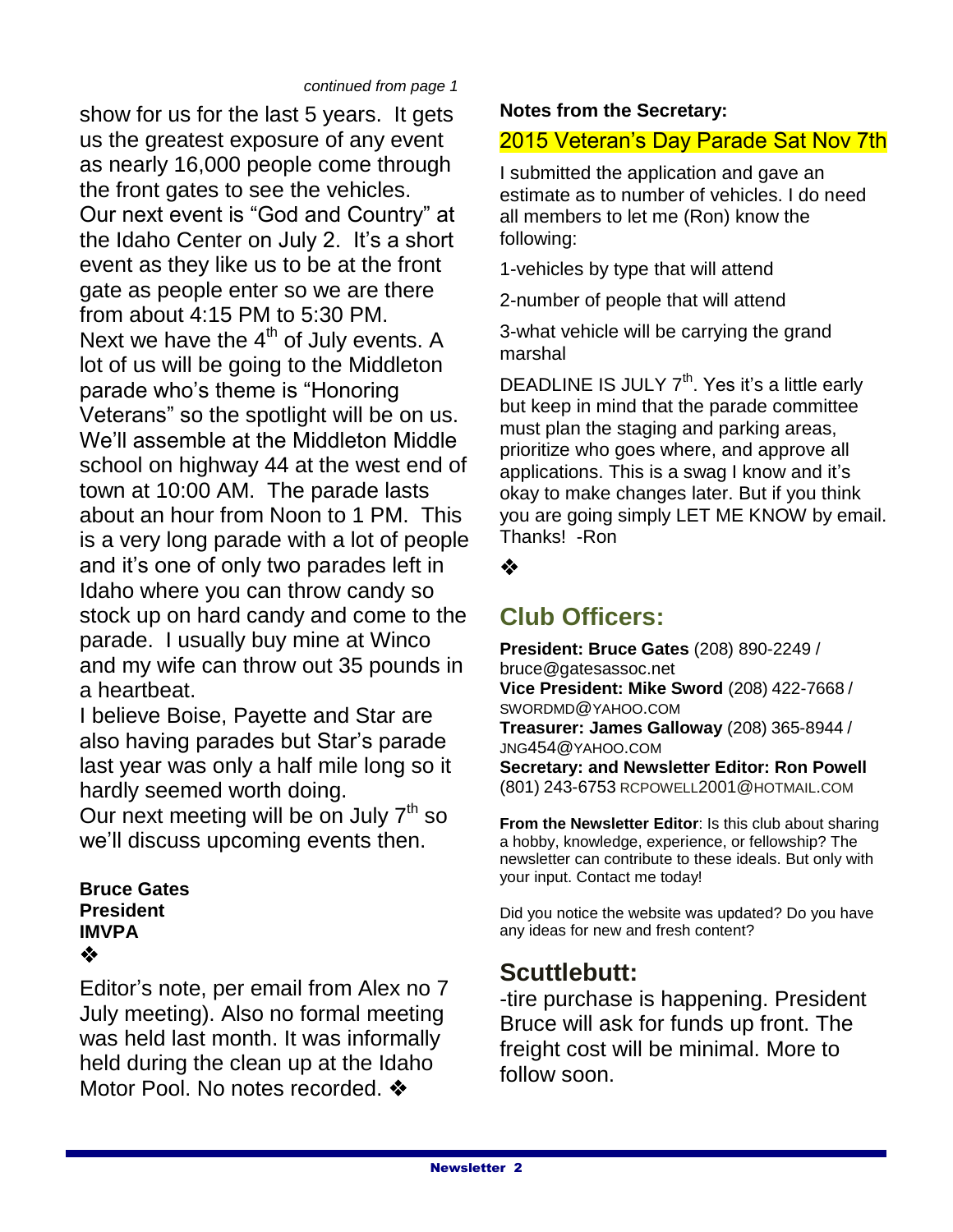#### **CALENDAR OF EVENTS EVENT: GOD AND COUNTRY JULY 2ND** 4:15-5:30

EVENT: MIDDLETON 4<sup>TH</sup> OF JULY PARADE: 12 NOON (LINE UP AT MIDDLE SCHOOL ON HWY 44 10AM) EVENT: VICTORY BELLES-SATURDAY, AUG15TH 1PM AT THE WARHAWK MUSEUM EVENT: HARLEY DAVIDSON SHOW AUG 22ND 9AM-6PM EVENT: BOISE VETERAN'S DAY PARADE NOVEMBER 7TH:

**THE 2015 VETERANS DAY PARADE WILL TAKE PLACE IN DOWNTOWN BOISE ON SATURDAY MORNING NOVEMBER 7TH , 2015**

**THIS YEAR'S PARADE WILL FOCUS ON THE VIETNAM WAR, BUT ATTENDING THE PARADE IS A GREAT WAY TO SHOW YOUR SUPPORT FOR ALL UNITED STATES ARMED FORCES VETERANS. WWW.BOISEVETERANSDAYPARADE.ORG** ❖



-An email went out to all members from Dana Smith. He is selling military vehicles now. two M-37s, 2 M56B1s, a Canadian Army M152, a radio/ communications vehicle. And an extremely rare XM-708 dump truck and a Kaiser 2 &1/2 ton truck.Contact him at [drsm@ida.net](mailto:drsm@ida.net)

Here is a link submitted by Barry M that you might enjoy:

[www.youtube.com/embed/uoABty\\_zE00?re](http://www.youtube.com/embed/uoABty_zE00?rel=0)  $l=0$ ❖



## **CLUB EVENTS: Kohler Lawn and Hillcrest 2015**

### **By Bruce Gates**

For Memorial Day activities six vehicles met at Gates & Associates lot in Nampa at 8:30 AM. We convoyed over to Kohler Lawn Cemetery to display the vehicles. They have a large turnout for the event with a flyover provided by the War Hawk Air Museum. The ceremonies started at 10:00AM and were over a little after 11:00 AM. By 11:45 AM five of the six vehicles convoyed over to have lunch and continue to Hillcrest Cemetery in Caldwell for their ceremonies that were to begin at 1:00 PM. In years past Hillcrest Cemetery was not very appreciative of us, but it's now under new management and our presence was greatly appreciated by the staff. The guest speaker was Dante Skywalker who gave an excellent presentation of his time as guard at the Tomb of the Unknown Soldier in Washington DC.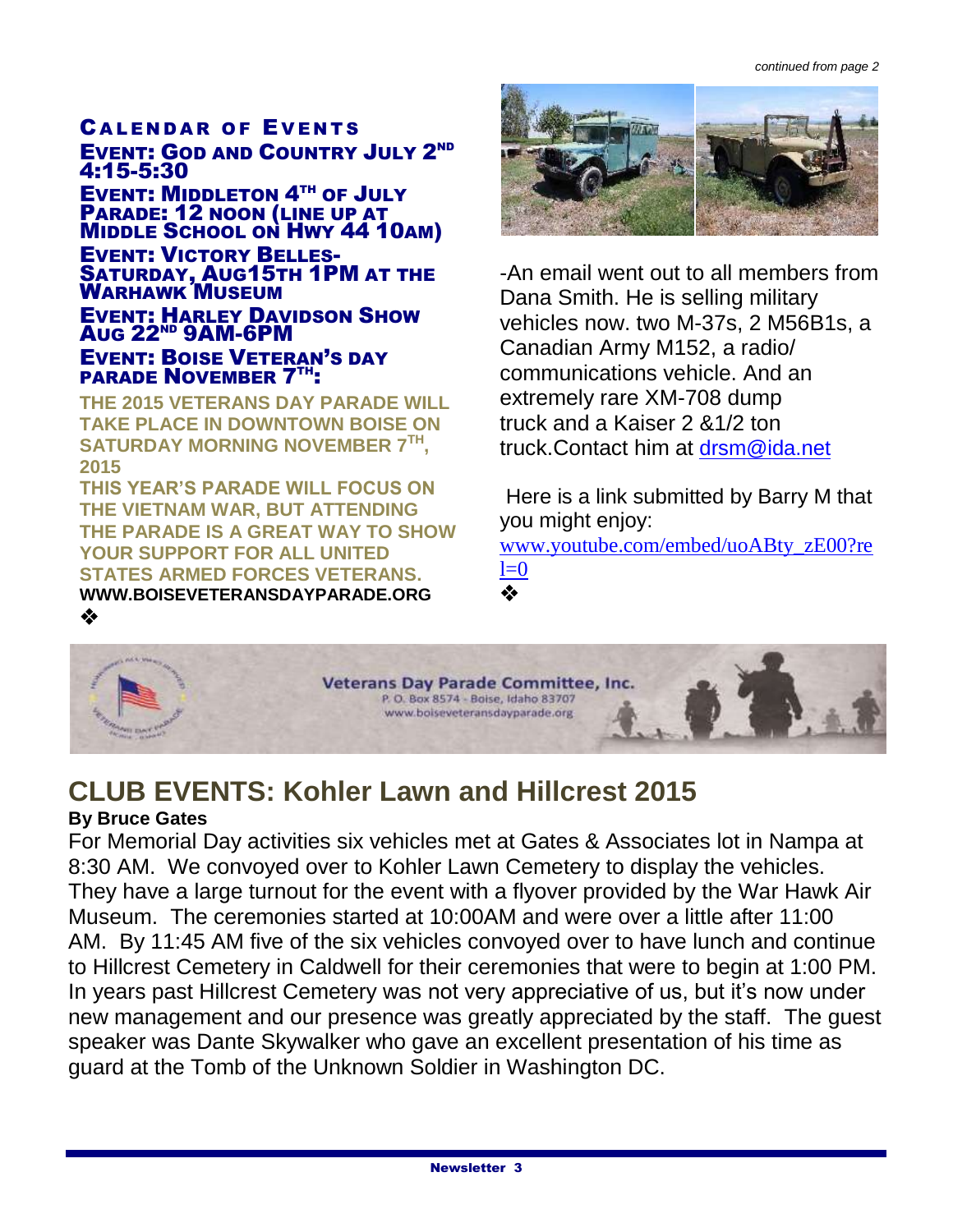The forecast on Monday was for 30% chance of rain but we got lucky and the sun stayed out until about 2:30 PM when it began to cloud over and a storm chased us all the way back to Nampa.

All in all it was a beautiful day spent with good people and good friends. A complete success!



Photos above: Club members enjoy the club event! ❖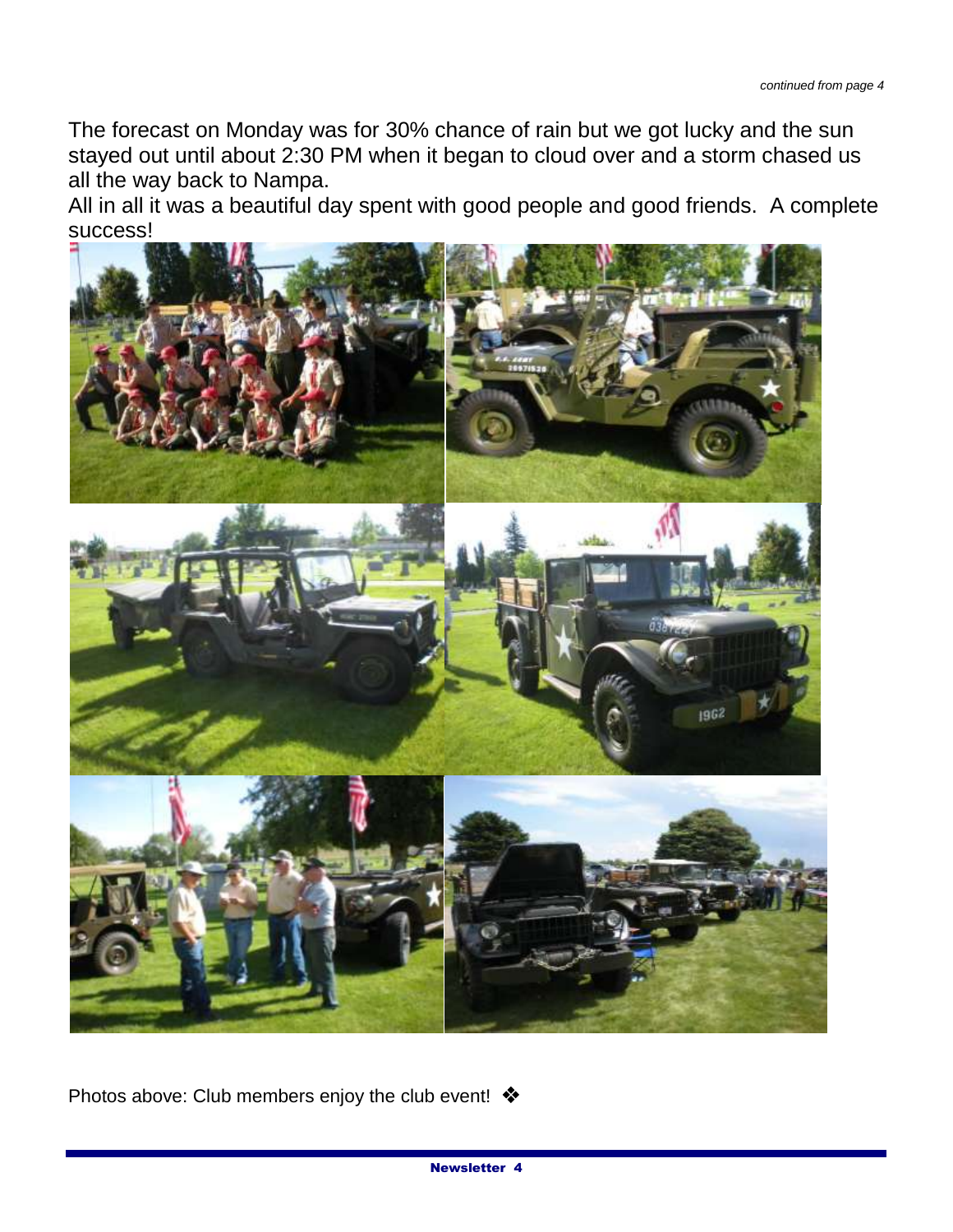# **MEMBER REPORT FOR THE VINTAGE MILITARY SHOW JUNE 3-6 2015**

#### **Report by Dale Smiley**

 The Idaho Military show and swap meet is the very first military collector event Dusty and I attended nine years ago. We had such a good time; we have tried to go nearly every year since. This time Donna and I attended while Dusty had other responsibilities at home. We left Mount Vernon at 1800 hrs. Wednesday, June 10. I was pleased to get away only an hour after closing up our business. We traveled in our F450 with camper aboard and towing our VC-5 Dodge inside the trailer. All went well until traffic stopped on Snoqualmie pass for the 7:30 to 8:30 rock blasting. This was an unexpected and frustrating delay in my plans to drive until too tired to go further. As it turned out we made it to the Pendleton, Oregon Wal-Mart where we parked and slept comfortably in the camper. Next morning we pushed on to Fruitland, Idaho arriving in time to get parked and situated before lunch. The show/swap meet is held adjacent to Alex Gordon's Idaho Motor Pool military truck sales yard. The Idaho MVPA has a small museum on the same site, displaying U.S. weaponry and vehicles as well as a few German spoils of war. That afternoon Donna took a nap while I reacquainted myself with some of the Idaho club members and some of the vendors already set up. Thursday evening we drove into Boise to have supper with some friends now living there but previously from Anaconda, Montana. We had a most enjoyable visit, but staying later than we should have. Back at Fruitland long after dark, we were really tired and slept well.

 Friday morning I got up early and walked through Alex's vast selection of trucks and equipment, taking a few photos and checking out his inventory. I can only estimate he has more than 50 trucks, with lots of trailers, and a few Humvees and other misc. surplus military vehicles on his sales yard. Later I checked out more vehicles and vendors as they arrived. I bumped into Bob Hamm and later Chad Stevenson from the PSMVCC. A couple cars were crushed by Alex's tank soon after lunch, always fun to watch. He also has a mud pit and a balance rack if you wish to test your vehicle and driving ability. We discovered Jerry Cook visiting the event from San Diego, Ca. I had helped Jerry about five years ago while he was finishing up an International M-2-4 at the Camp Pendleton museum. Jerry has volunteered there for years. At the time I sent him multiple photos of the electrical wiring, suppression filters, junction blocks and etc. located on the firewall of the M-2-4 so he could put everything in the correct location.

 Donna and I were very pleased to see an "old" friend Dick Bengochea who is now 90 yrs. old and carries multiple Purple Heart awards from his time in the Army. A couple years ago there was a gas leak in his home near Boise. The explosion picked the home up off the foundation while Dick was inside. Miraculously he survived but has been dealing with some health issues since and unable to get out to the events. Dick is one of the Idaho club members who welcomed Dusty and me into the military vehicle hobby some nine years ago. Dick and I usually talk on the phone a couple times a year just to keep up with one another's projects. Donna and I shared ice cream bars with Dick while we visited in the shade of our shelter.

 Another "old" friend Charlie Geer stopped by for a visit on Saturday. Charlie is the one who got me interested in the VC Dodges years ago when he showed his restored VC-1 Command car. Since then he and I have traded Dodge and IHC parts back and forth for our restoration projects. Charlie's son Will is also an avid collector/restorer and knows Dodges, IHC M-2-4, and FAV (fast